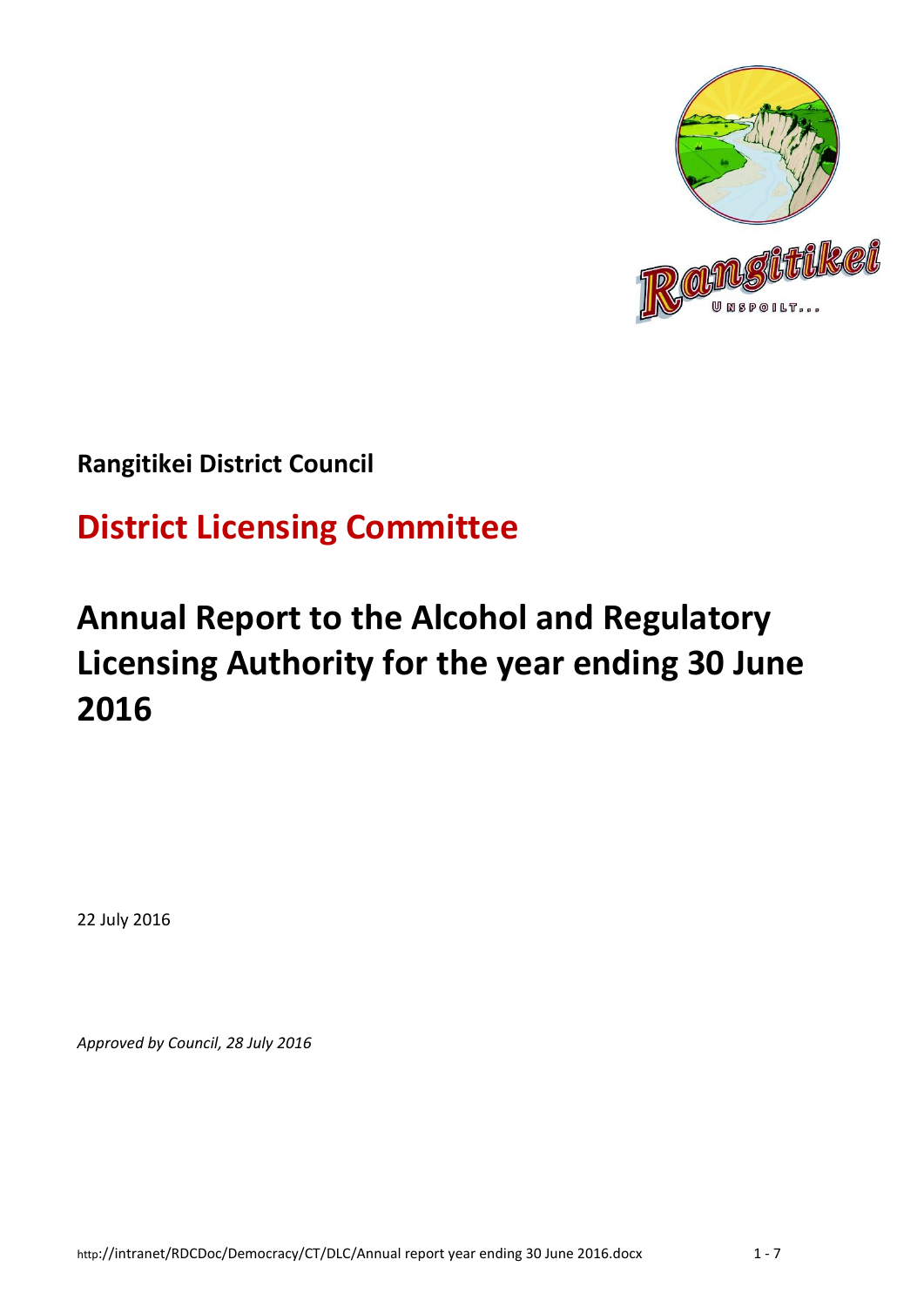Section 199 of the Sale and Supply of Alcohol Act 2012 requires an annual report to be submitted from the District Licensing Committee to the Alcohol Regulatory and Licensing Authority

#### **The Committee comprises**:

| Commissioner: | Chalky Leary                                  |
|---------------|-----------------------------------------------|
| Deputy Chair  | Andy Watson, Mayor of the Rangitikei District |
| Members:      | Steve Fouhy                                   |
|               | <b>Stuart Hylton</b>                          |
|               | Judy Klue                                     |
|               | <b>Graeme Platt</b>                           |

### **The Committee did not meet during the year:**

#### **The Committee is supported as follows:**

| Secretary       | Ross McNeil, Chief Executive |
|-----------------|------------------------------|
| Chief Inspector | Johan Cullis                 |
| Inspector       | Vicki Hodds                  |
| Administrator   | Rochelle Baird               |

#### **Staff training**

The Commissioner, both Inspectors and the Administrator attended a course run by Murray Clearwater 'A practical guide to the Sale and Supply of Alcohol Act 2012' hosted by the Tararua District Council and the Tararua District Licensing Committee.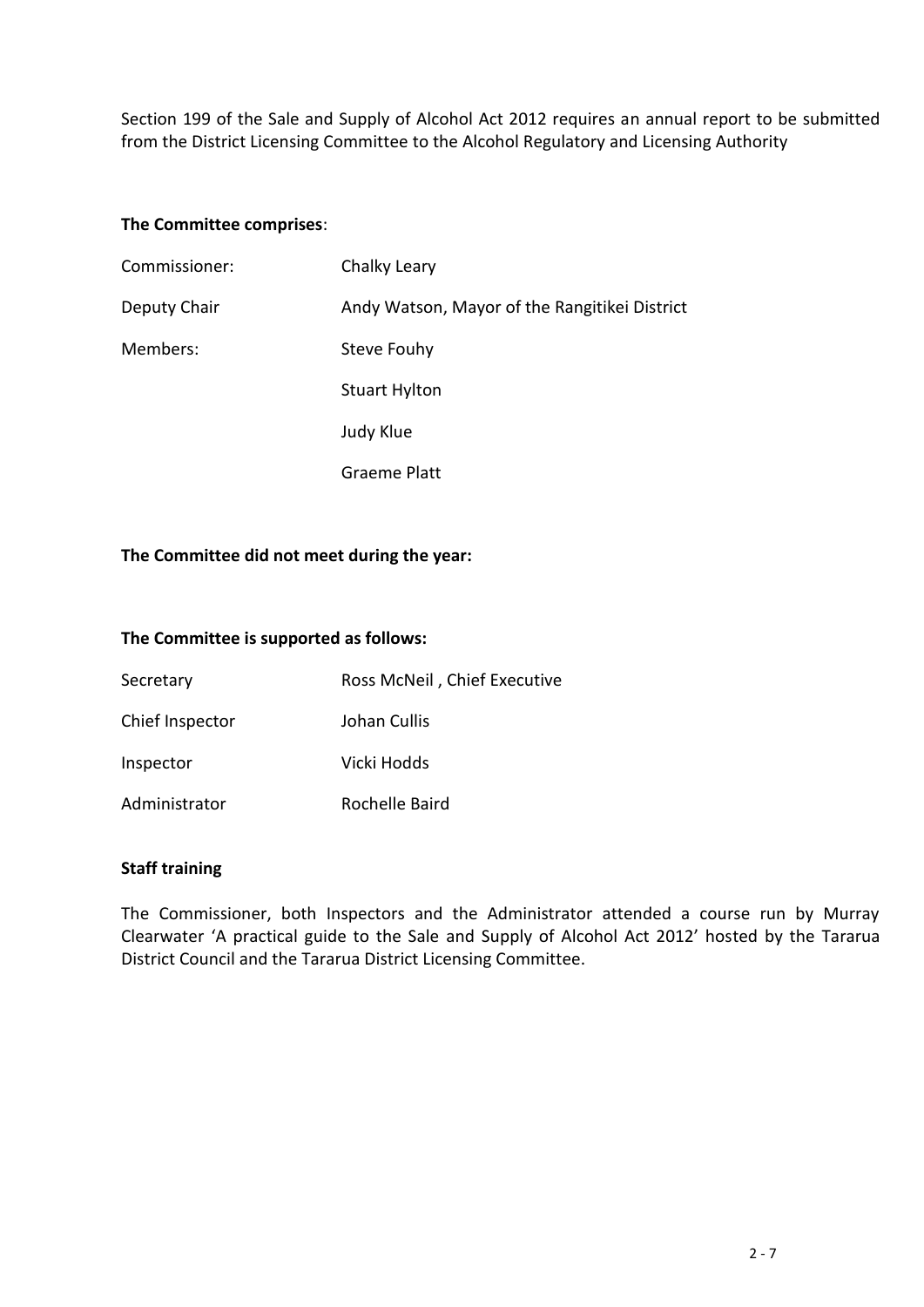### **DLC Initiatives**

The Inspector attended monthly Alcohol Harm Regulatory Group Meetings held at Palmerston North City Council and involve five Liquor Inspectors, our respective MOH , Police and Fire Service.

Controlled Purchase Operation held: Saturday 31 October 2015, 2 breaches Controlled Purchase Operation held Friday 11 December 2015, 2 breaches

#### **Local Alcohol Policy**

The Rangitikei District Council has not adopted such a policy. Accordingly the default provisions of the Sale and Supply of Alcohol Act 2012 apply

#### **Current legislation**

The Committee has no comment on the requirements of the Act.

### **Statistical information**

The following pages outline the applications received during the year and the current listing of licensed premises

The report also lists the District's current licensed premises.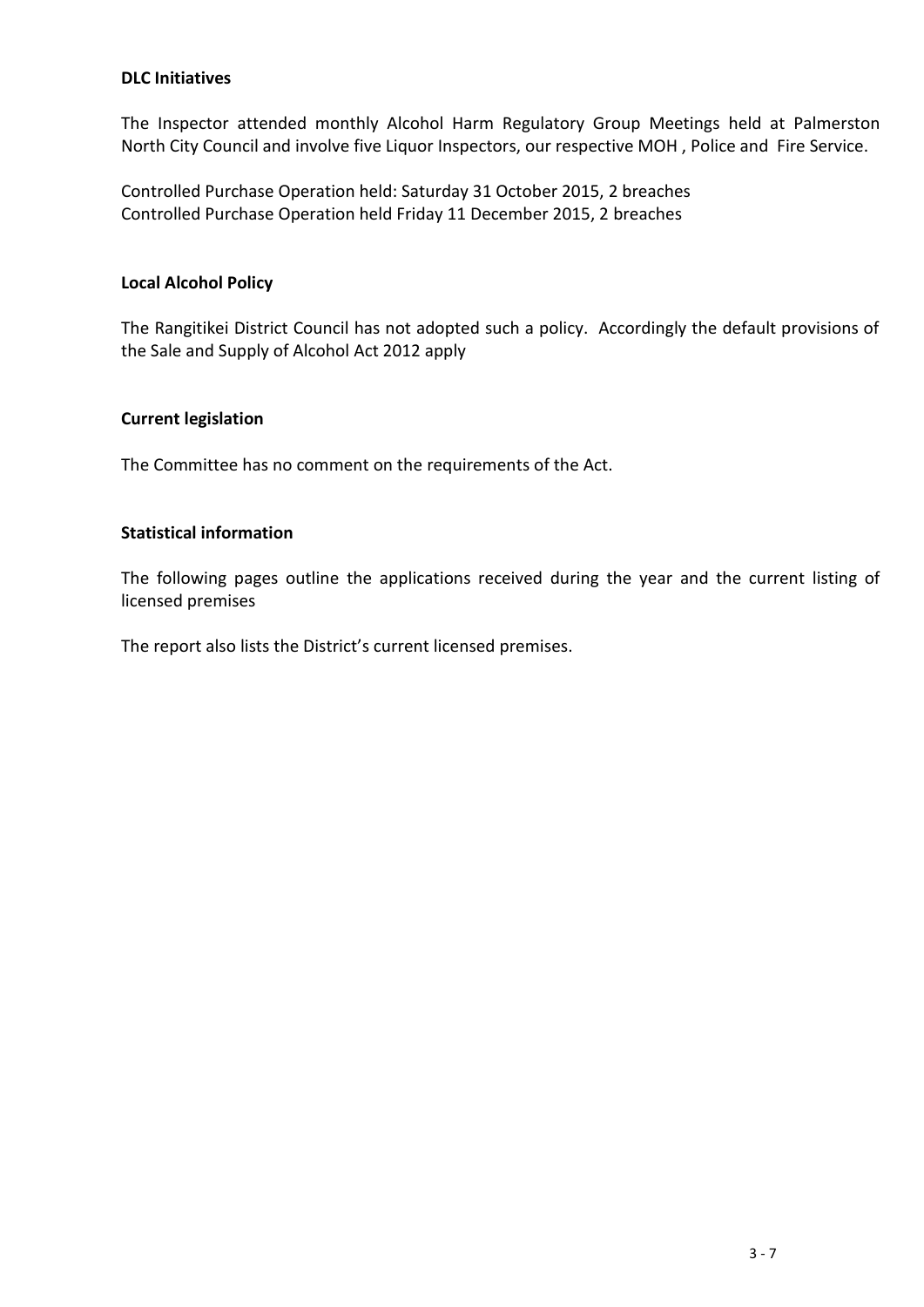## **Licence Application 1 July 2014 – 30 June 2015**

| <b>Application Type</b>   | Number<br>Received<br>in<br>Fee Category<br>Very Low | Number<br>Received<br>in<br>Category<br>Fee<br>Low | Number<br>Received in Fee<br>Category<br>Medium | Number<br>Received in Fee<br>Category High | Number<br>Received in Fee<br>Category Very<br>High |
|---------------------------|------------------------------------------------------|----------------------------------------------------|-------------------------------------------------|--------------------------------------------|----------------------------------------------------|
|                           |                                                      |                                                    |                                                 |                                            |                                                    |
| On Licence New            |                                                      | $\overline{2}$                                     |                                                 |                                            |                                                    |
|                           |                                                      |                                                    |                                                 |                                            |                                                    |
| On Licence                |                                                      | 6                                                  | 4                                               |                                            |                                                    |
| Renew                     |                                                      |                                                    |                                                 |                                            |                                                    |
| On Licence<br>Variation   |                                                      |                                                    |                                                 |                                            |                                                    |
|                           |                                                      |                                                    |                                                 |                                            |                                                    |
| Off Licence New           |                                                      |                                                    |                                                 |                                            |                                                    |
|                           |                                                      |                                                    |                                                 |                                            |                                                    |
| Off licence Renew         |                                                      |                                                    | $\overline{7}$                                  |                                            |                                                    |
|                           |                                                      |                                                    |                                                 |                                            |                                                    |
| Off Licence               |                                                      |                                                    |                                                 |                                            |                                                    |
| Variation                 |                                                      |                                                    |                                                 |                                            |                                                    |
| Club Licence New          |                                                      |                                                    |                                                 |                                            |                                                    |
|                           |                                                      |                                                    |                                                 |                                            |                                                    |
| Club Licence              | 7                                                    |                                                    |                                                 |                                            |                                                    |
| Renew                     |                                                      |                                                    |                                                 |                                            |                                                    |
|                           |                                                      |                                                    |                                                 |                                            |                                                    |
| Club Licence<br>Variation |                                                      |                                                    |                                                 |                                            |                                                    |
|                           |                                                      |                                                    |                                                 |                                            |                                                    |
| <b>Total Number</b>       | $\overline{\mathbf{z}}$                              | ${\bf 8}$                                          | 11                                              |                                            |                                                    |
|                           |                                                      |                                                    |                                                 |                                            |                                                    |
| <b>ARLA Fee</b>           | 17.25                                                | 34.50                                              | 51.75                                           |                                            |                                                    |
|                           |                                                      |                                                    |                                                 |                                            |                                                    |
| Total Fee paid to<br>ARLA | \$120.75                                             | \$276.00                                           | \$569.25                                        |                                            |                                                    |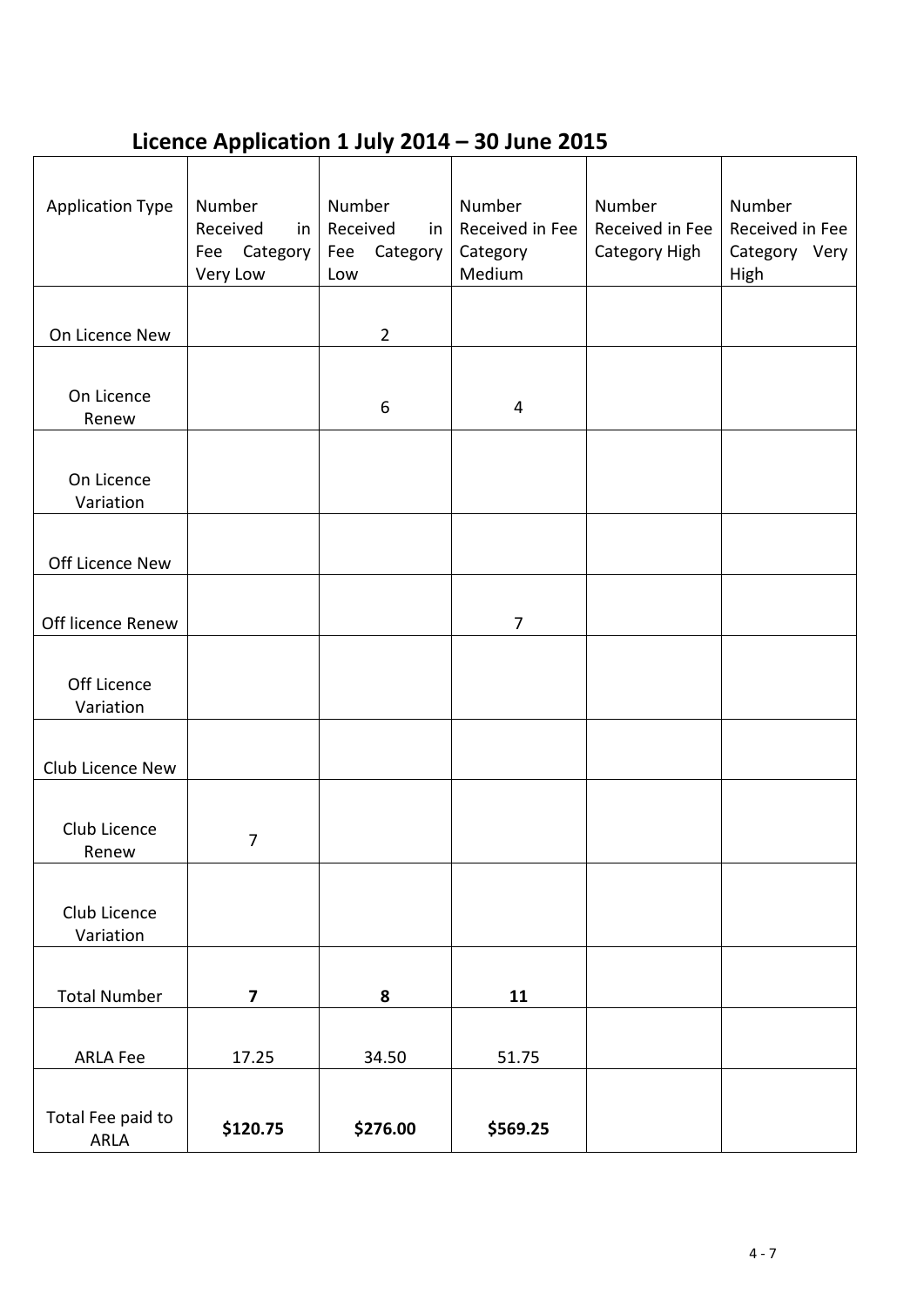## **Annual Fees for Existing licences received:**

| <b>Licence Type</b>                   | <b>Number</b><br>received<br>In fee category<br>very low | <b>Number</b><br>received in fee<br>category low | <b>Number</b><br>received in fee<br>category<br>medium | <b>Number</b><br>received in fee<br>category High | <b>Number</b><br>received in fee<br>category very<br>high |
|---------------------------------------|----------------------------------------------------------|--------------------------------------------------|--------------------------------------------------------|---------------------------------------------------|-----------------------------------------------------------|
| On-Licence                            |                                                          | 6                                                | 4                                                      |                                                   |                                                           |
| Off-Licence                           |                                                          |                                                  |                                                        |                                                   |                                                           |
| <b>Club Licence</b>                   | 7                                                        |                                                  |                                                        |                                                   |                                                           |
| <b>Total Number</b>                   |                                                          | 6                                                | 11                                                     |                                                   |                                                           |
| Total fee paid to<br>ARLA (GST Incl.) | \$120.75                                                 | \$207.00                                         | \$569.25                                               |                                                   |                                                           |

## **Managers Certificates Received**

|                                     | <b>Number Received</b> |
|-------------------------------------|------------------------|
|                                     |                        |
| <b>Managers Certificate New</b>     | 20                     |
| <b>Managers Certificate Renewal</b> | 33                     |
|                                     |                        |
| <b>TOTAL</b>                        | 55                     |
| <b>ARLA FEE</b>                     | 28.75                  |
| <b>Total fee paid to ARLA</b>       | \$1,581.25             |

### **Specials Licences Received**

|              | <b>Number</b> |  |
|--------------|---------------|--|
|              |               |  |
|              |               |  |
| Class 1      | 3             |  |
| Class 2      |               |  |
| Class 3      | 43            |  |
|              |               |  |
| <b>Total</b> | 50            |  |

**Temporary Authority applications 0**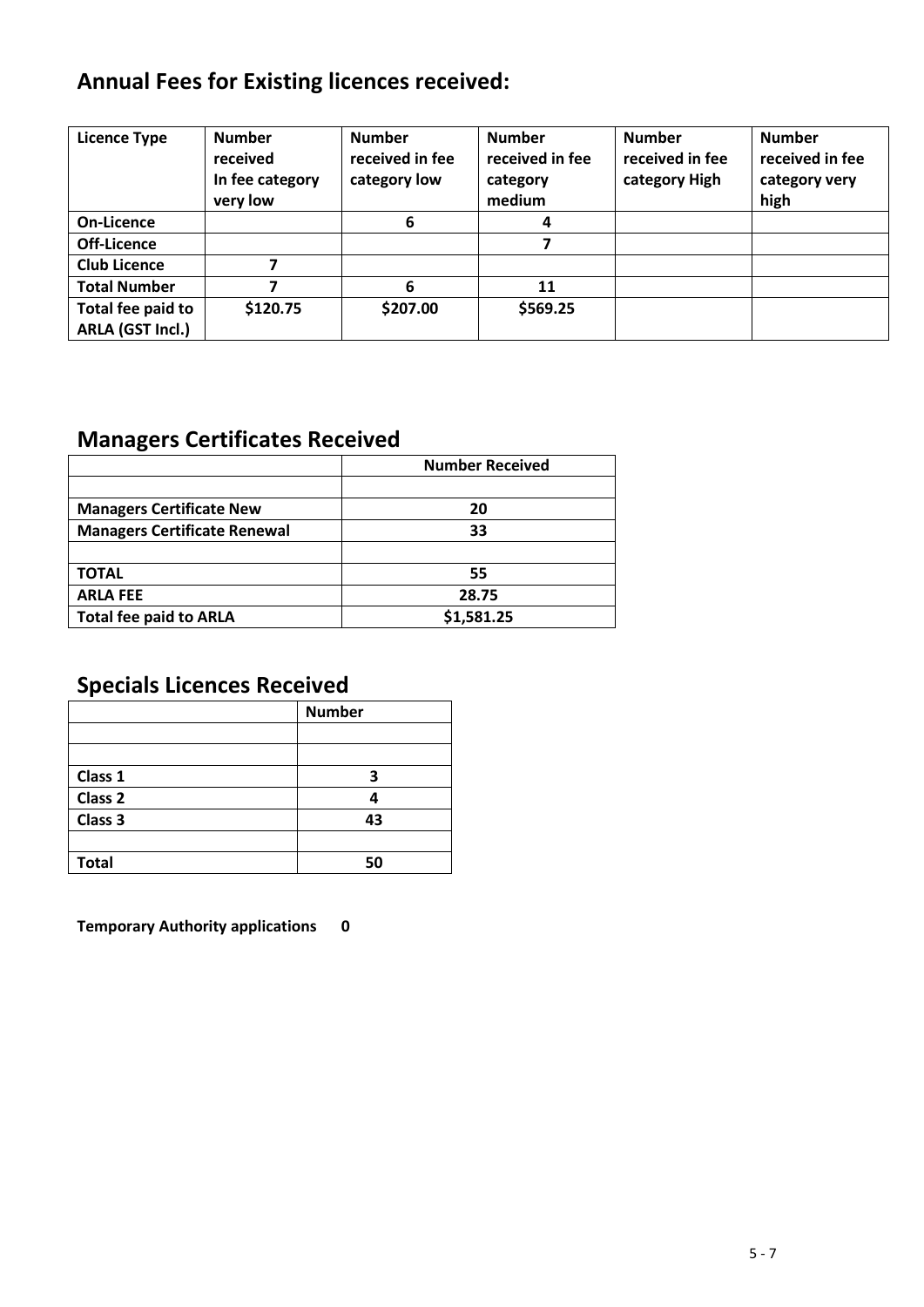### **Lic No Licence Name Location**

### **CLUBS**

| CL003 | Utiku Old Boys Rugby Football Club            | 8 Kokako Street, taihapo      |
|-------|-----------------------------------------------|-------------------------------|
| CL011 | <b>Bulls R.S.A</b>                            | 55 High Street, Bulls         |
| CL012 | Bulls Rugby Football & Sports Club Inc (1876) | Domain Road, Bulls            |
| CL015 | Taihape Squash Rackets Club Incorporated      | Kokako Street, Taihape        |
| CL016 | <b>Bulls Bowling Club Incorporated</b>        | <b>Criterion Street Bulls</b> |
| CL019 | Rangitikei Squash Rackets Club                | 443 Wellington Road, M        |
| CL020 | <b>Marton Golf Club</b>                       | 431 Santoft Road              |
| CL021 | Marton Bowling Club (Inc)                     | 3 Hereford Street, Marto      |
| CL022 | Hawkestone Golf Club                          | 252 Kakariki Road             |
| CL023 | Rangitikei Golf Club (Inc)                    | 56 Raumai Road                |
| CL024 | Rangatira Golf Club Inc                       | 4561 State Highway 1          |
| CL026 | Taihape Golf Club Inc                         | 90 Golf Club Road             |
| CL031 | Hunterville Rugby Football Club Inc           | 3 - 29 Paraekaretu Stree      |
| CL032 | Taihape Workingmens Club Inc                  | 34 Kuku Street, Taihape       |
| CL033 | Marton Rugby & Sports Club                    | 6 Follett Street, Marton      |
| CL034 | Rangiwaea Social Club                         | 2 Koukoupo Road               |
| CL036 | Hunterville Squash Club                       | 3 - 29 Paraekaretu Stree      |
| CL037 | Taihape Rugby & Sport Club Inc                | 34 Kuku Street, Taihape       |

8 Kokako Street, taihapoe 55 High Street, Bulls Domain Road, Bulls Kokako Street, Taihape Criterion Street Bulls 443 Wellington Road, Marton 431 Santoft Road 3 Hereford Street, Marton 252 Kakariki Road 56 Raumai Road 4561 State Highway 1 90 Golf Club Road 3 - 29 Paraekaretu Street, Hunterville 34 Kuku Street, Taihape 6 Follett Street, Marton 2 Koukoupo Road 3 - 29 Paraekaretu Street, Hunterville

### **ON**

### **Licence**

| <b>ON008</b> | <b>Marton Hotel</b>                  |
|--------------|--------------------------------------|
| ON009        | <b>Mark Cording</b>                  |
| ON011        | SE Holdings Ltd                      |
| ON013        | Captain Cook's Bar & Cafe            |
| ON014        | Brian Ronald Howl                    |
| ON015        | Flat Hills Park (2005) Limited       |
| ON016        | Pietro & Elsie Valle                 |
| ON019        | Rirena Te Huna and David Matenga     |
| <b>ON027</b> | <b>River Valley Ventures Limited</b> |
| <b>ON036</b> | <b>Orlando Country</b>               |
| ON049        | Peter & Debra Monk 2014 Ltd          |
| <b>ON054</b> | <b>Gosling Holdings Ltd</b>          |
| ON065        | Mokai Gravity Canyon Limited         |
| <b>ON068</b> | Soul Cafe (2013) Limited             |
| <b>ON073</b> | <b>Frances Marie Robertson</b>       |
| <b>ON074</b> | Lynette Watson                       |
| ON075        | Mad Toms Limited                     |
| <b>ON080</b> | Club Hotel                           |
| ON081        | Argyle Hotel                         |
| <b>ON082</b> | Bricklane Ltd T/A Mint               |
| <b>ON083</b> | Wildfern Group Ltd                   |
| <b>ON084</b> | <b>B &amp; P Hospitality Ltd</b>     |
| <b>ON085</b> | Awarua A & J Ltd                     |
|              |                                      |

255-265 Broadway, Marton 144-150 Bridge Street, Bulls 22-24 High Street, Hunterville 297-303 Broadway, Marton 21 Mataroa Road, Taihape 5733 State Highway 1 105 Hautapu Street, Taihape State Highway 3, Turakina 114B Mangahoata Road 892 Mt Curl Road 1811 State Highway 1 119 Bridge Street, Bulls Mokai Road 69 Hautapu Street, Taihape 8 Huia Street, Taihape 6 Broadway, Mangaweka 14-18 Lower High Street, Marton 17-19 High Street, Marton 1 Bruce Street, Hunterville 92-102 Bridge Street, Bulls 2 Onslow Street West 5733 State Highway 1 115-119 Hautapu Street, Taihape